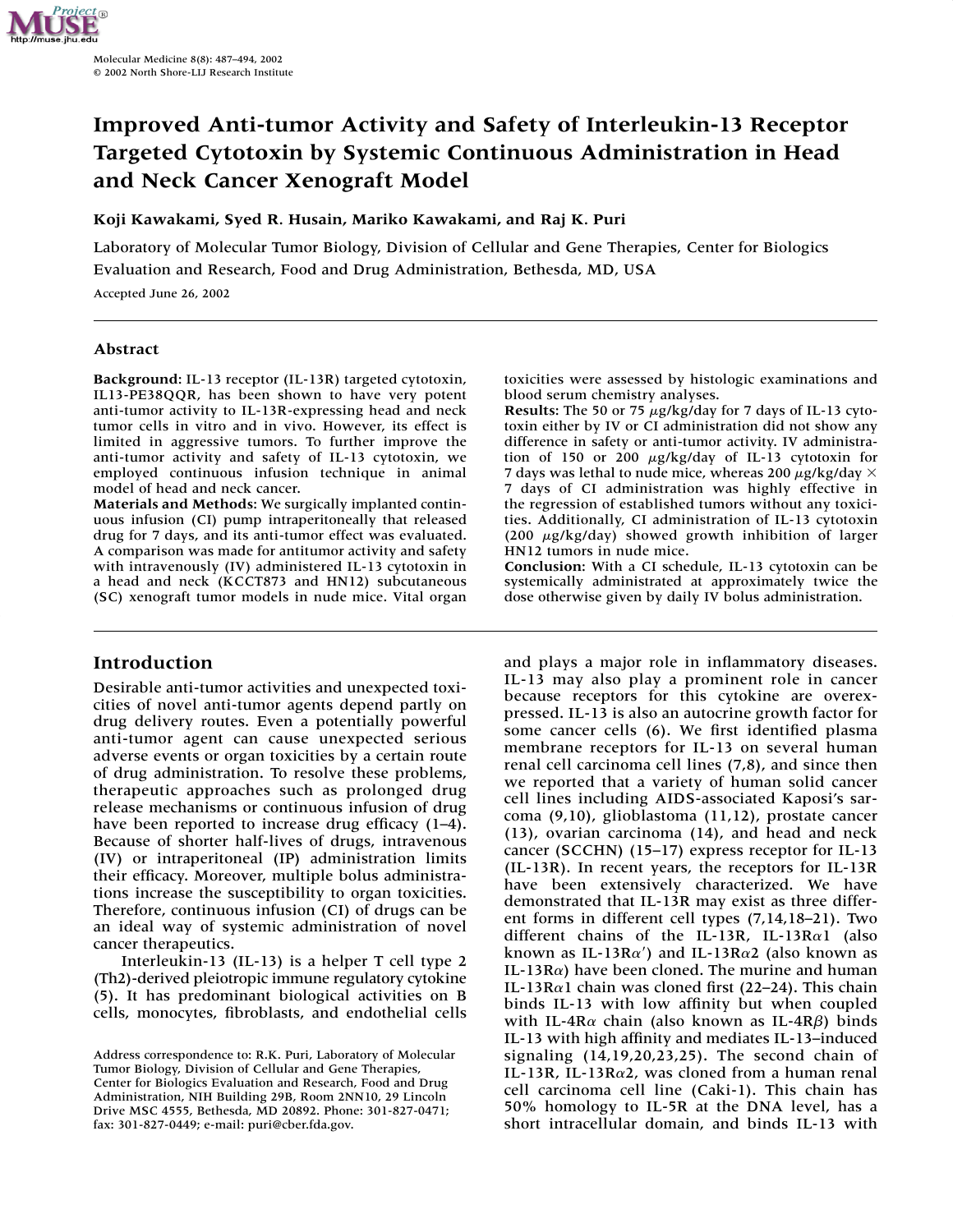approximately 50-times higher affinity than IL-13Ral chain (26,27). More recently, we have reported that IL-13Rα2 chain can play an important role in receptor binding and internalization (28,29).

Based on our findings that many solid cancer cells express IL-13R, we produced IL-13 cytotoxin, termed IL13-PE38QQR, which is composed of IL-13 and a mutated form of a *Pseudomonas* exotoxin. IL13- PE38QQR has a potent anti-tumor activity to IL-13R expressing tumor cells in vitro (8,9,13,15,17,30,31) and in vivo (10,16,32,33). Despite the success of preclinical animal studies, the effect of systemic injection of IL-13 cytotoxin has been limited in some of the most aggressively growing head and neck tumor xenograft models (16). To achieve the optimum effect of this targeted agent, a higher dose needs to be administrated. However, systemic bolus injection of higher doses caused organ toxicities as described previously (10,33). The major organ damage caused by bacterial toxin is irreversible liver toxicity (34–36). To avoid liver toxicity, systemic drug exposure needs to be either of a lower dose or prolonged. Thus, we hypothesized that continuous release of IL-13 cytotoxin in the systemic circulation would enhance its anti-tumor effect as well as reduce organ toxicities. Therefore, in this study we employed mini-osmotic pumps that can infuse drugs continuously and compared the anti-tumor activity and safety of IL-13 cytotoxin given by IV bolus injections and by CI.

## **Materials and Methods**

#### *Recombinant Cytotoxin and Cell Lines*

Recombinant IL13-PE38QQR was produced and purified in our laboratory (17,30). The purified protein was found to have 3200 endotoxin EU/mg protein. The final concentration of endotoxin injected to animals ranged between 3.2 and 4.8 EU/dose. The range of endotoxin is lower than the allowable limit in the clinic. Human head and neck cancer cell line WSU-HN12 (termed HN12) was a kind gift from Dr. Andrew Yeudall (National Dental and Craniofacial Research Institute, NIH, Bethesda, MD, USA) (37). KCCT873 cell line was established at Research Institute, Kanagawa Cancer Center (Yokohama, Japan) (38). Cells were cultured in Eagle's Modified Essential Medium (HN12) or RPMI 1640 (KCCT873) containing 10% fetal bovine serum (Biowhittaker Inc., Walkersville, MD, USA), 1 mM HEPES, 1 mM L-glutamine, 100  $\mu$ g/ml penicillin, and 100  $\mu$ g/ml streptomycin (Biowhittaker).

#### *Animal Studies*

Athymic nude mice 4 weeks old (about 20 g in body weight) were obtained from the Frederick Cancer Center Animal Facilities (National Cancer Institute, Frederick, MD, USA). Animal care was taken in accordance with the guidelines of the NIH Animal Research Advisory Committee. Human head and neck tumor xenografts were established in the nude

mice by subcutaneous (SC) injection of cells into the flank. HN12 or KCCT873 cells  $(5 \times 10^6)$  were injected in 150  $\mu$ l of PBS. Palpable tumors developed within 3–4 days. The mice then received injections of excipient (0.2% HSA in PBS) or chimeric toxin either IV (150  $\mu$ ) using a 27-gauge needle through the tail vein) or CI (0.5  $\mu$ l/hr for 7 days). Continuous administration was performed by loading a miniosmotic Alzet pump (Alza, Palo Alto, CA, USA) with 100  $\mu$ l IL-13 cytotoxin. The pump was surgically implanted IP on day 4 after tumor implantation. In brief, nude mice were anesthetized with ketamine and xylazine and placed in the supine position. An upper midline abdominal incision was made, and pumps were inserted from the top of the device.

#### *Statistical Analysis*

Two perpendicular diameters of tumors were carefully measured by a Vernier caliper and tumor size was then calculated by multiplying the length and width of the tumor on a given day. The statistical significance of tumor regression was calculated by Student's *t* test.

#### *Histologic Analysis*

Organs from the experimental animals were fixed in 10% formalin and  $5-\mu m$  tissue sections were prepared, and stained with hematoxylin and eosin.

#### **Results**

*A Better Anti-tumor Activity of IL13-PE38QQR by CI Compared with IV Administration in KCCT873 Tumor Xenografts*

To compare the anti-tumor activity of IL-13 cytotoxin via IV administration and CI, 50 or 75  $\mu$ g/kg/day of IL-13 cytotoxin was injected IV (one injection per day for 7 days) or mini osmotic pumps (350 or 525  $\mu$ g/kg total infusion for 7 days) were surgically implanted IP on day 4 in KCCT873 tumor xenografts. As shown in Figure 1 (A and B), KCCT873 tumors without treatment (excipient control) grew well and mean tumor size became 162–190 mm<sup>2</sup> by day 31. On the other hand, tumors in the treated mice began regressing during the treatment period; however, when the treatment period was over, all the tumors began growing gradually. Although in mice treated with 50  $\mu$ g/kg/day of IL-13 cytotoxin by both routes showed significant regression of tumor in size  $(79 \text{ mm}^2 \text{ in } IV)$  and 66 mm<sup>2</sup> in CI tumors) by day 31 ( $p < 0.008$  compared to control), there was no significant difference  $(p = 0.14)$  in the anti-tumor effect between IV and CI drug administration groups.

In mice treated with 75  $\mu$ g/kg/day of IL-13 cytotoxin (Fig. 1B), all tumors began to grow slowly after the treatment period. However, the antitumor activity of IL-13 cytotoxin by CI was slightly better compared with IV administration, although the difference was not statistically significant. Mice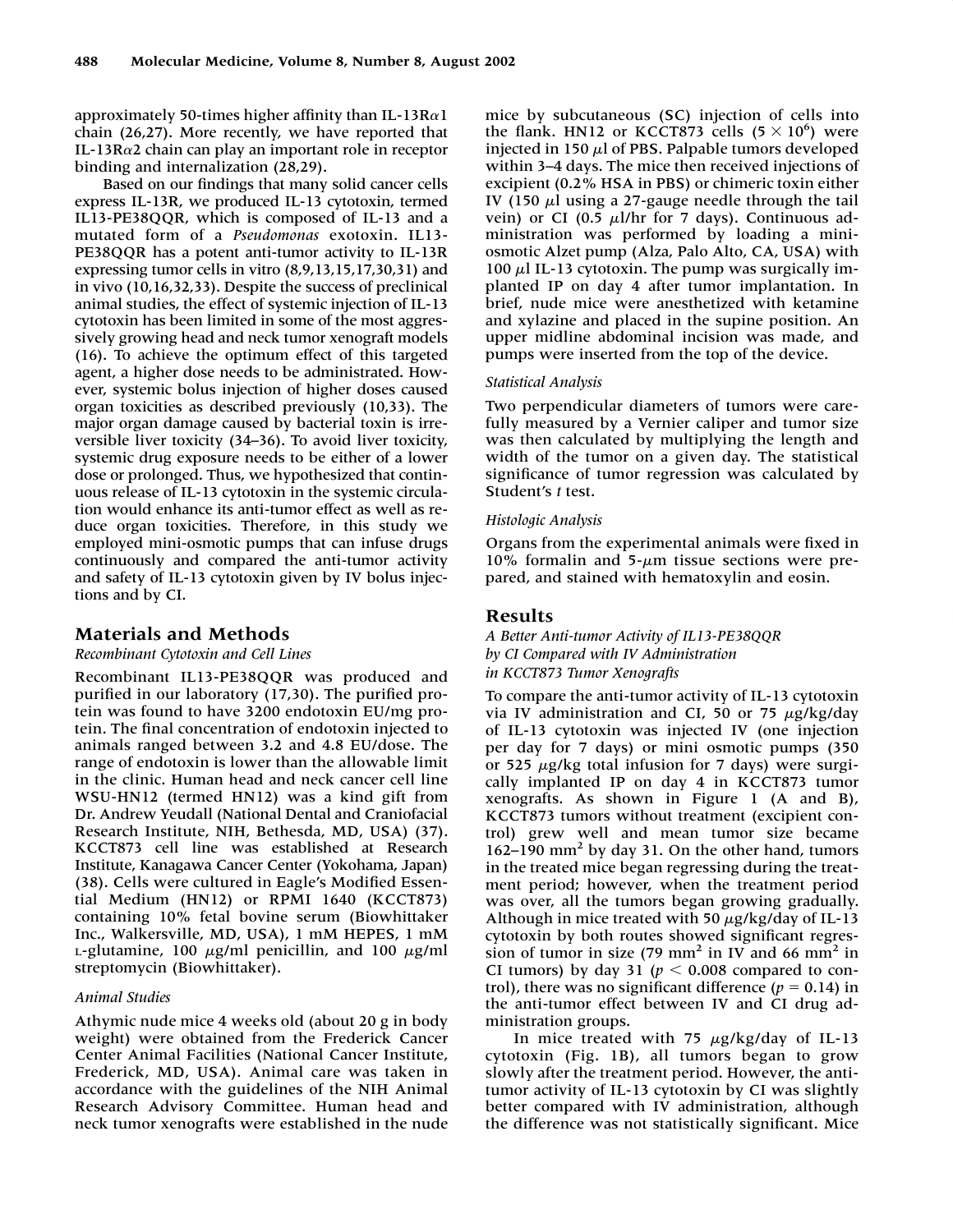

**Fig. 1. Comparison of anti-tumor activity of IL-13 cytotoxin in KCCT873 tumor xenografted nude mice between IV and CI** routes. Male mice bearing subcutaneous tumor were treated with 50 µg/kg/day **(A)**, 75 µg/kg/day **(B)**, or 200 µg/kg/day **(C)** of IL13-PE38QQR by either IV or continuous infusion (CI) from day 4–10 (7 days). *Abbreviations:* CR, complete response. Experiments were performed twice with similar results.

were also given 200  $\mu$ g/kg/day of IL-13 toxin by CI (total 1400  $\mu$ g/kg during 7 days). Two out of six tumors completely disappeared by day 12. Although one tumor recurred, by day 31 one mouse remained tumor free and the mean size of tumors was significantly smaller (50 mm<sup>2</sup>) compared with tumors in mice with excipient control-loaded pump (190 mm<sup>2</sup>)  $(p < 0.001)$  (Fig. 1C).

## *Evaluation of Systemic Administration of IL13-PE38QQR in HN12 Tumor Xenografts*

We next examined the maximum tolerable dose of IL-13 cytotoxin by systemic administration of the drug. Four days after the implantation of HN12 tumors in nude mice, animals were treated by either IV (150 or 200  $\mu$ g/kg/day for 7 days; total 1050 or 1400  $\mu$ g/kg, respectively) or CI (300  $\mu$ g/kg/day for 7 days; total 2100  $\mu$ g/kg). As shown in Figure 2A, all the treated tumors started regressing as soon as the treatment began. However, in the 200  $\mu$ g/kg/day IV treatment group  $(n = 4)$ , all the mice died by day 11. In the 150  $\mu$ g/kg/day IV treatment group ( $n = 8$ ), seven out of eight mice died by day 12. The last mouse left was sick during the treatment period, but recovered later. The survival rate from toxicity in both IV treatment groups was poor (12.5% in 150  $\mu$ g/kg and 0% in 200  $\mu$ g/kg) (Fig. 2B).

In sharp contrast, all mice in the 300  $\mu$ g/kg/day CI treatment group  $(n = 8)$  remained healthy throughout the experimental period. In two out of eight mice complete disappearance of tumors was observed by day 10 (Fig. 2A). Although tumors started to grow again, the mean size of the tumors on day 27

(24 mm<sup>2</sup>) was significantly smaller ( $p < 0.005$ ) than the mean size of control tumors  $(208 \text{ mm}^2)$ . The survival rate in this group was 100% compared to control group on day 30 (Fig. 2B).

To assess the organ toxicities after treatment with IL-13 cytotoxin by either IV or CI routes, blood serum chemistry and histologic analyses of vital organs were performed. Blood was drawn on day 11 (1 day after the completion of the treatment period) for serum chemistry. As shown in Table 1, after 150  $\mu$ g/kg/day IV administration of IL-13 cytotoxin, blood serum potassium, CPK, LDH, and AST/ALT levels were greatly increased compared with blood samples from excipient only injected. Animals that received 200 or 300  $\mu$ g/kg/day by CI also showed elevations in CPK, LDH, and AST/ALT; however, these increases were not as high as seen in IV treated mice.

Samples from vital organs such as kidney, liver, lung, and spleen were also harvested on day 10 or 11 and histology of the tissue sections was assessed. As summarized in Table 2, after 150 or 200  $\mu$ g/kg/day for 7 days of IV administration of IL-13 cytotoxin, major histologic changes in vital organs were found. As expected, these histologic changes were more severe in the 200  $\mu$ g/kg/day IV treated mice compared with the 150  $\mu$ g/kg/day IV treated mice. Organ toxicities including notable liver necrosis, multifocal necrosis of kidney, and pulp degeneration of spleen were observed in 200  $\mu$ g/kg/day for 7 days IV treated mice. Tissue sections from 100  $\mu$ g/kg/day IV treated mice did not show significant histologic changes (data not shown). These histologic changes were considered to be signs of organ toxicities caused by IL-13 cytotoxin.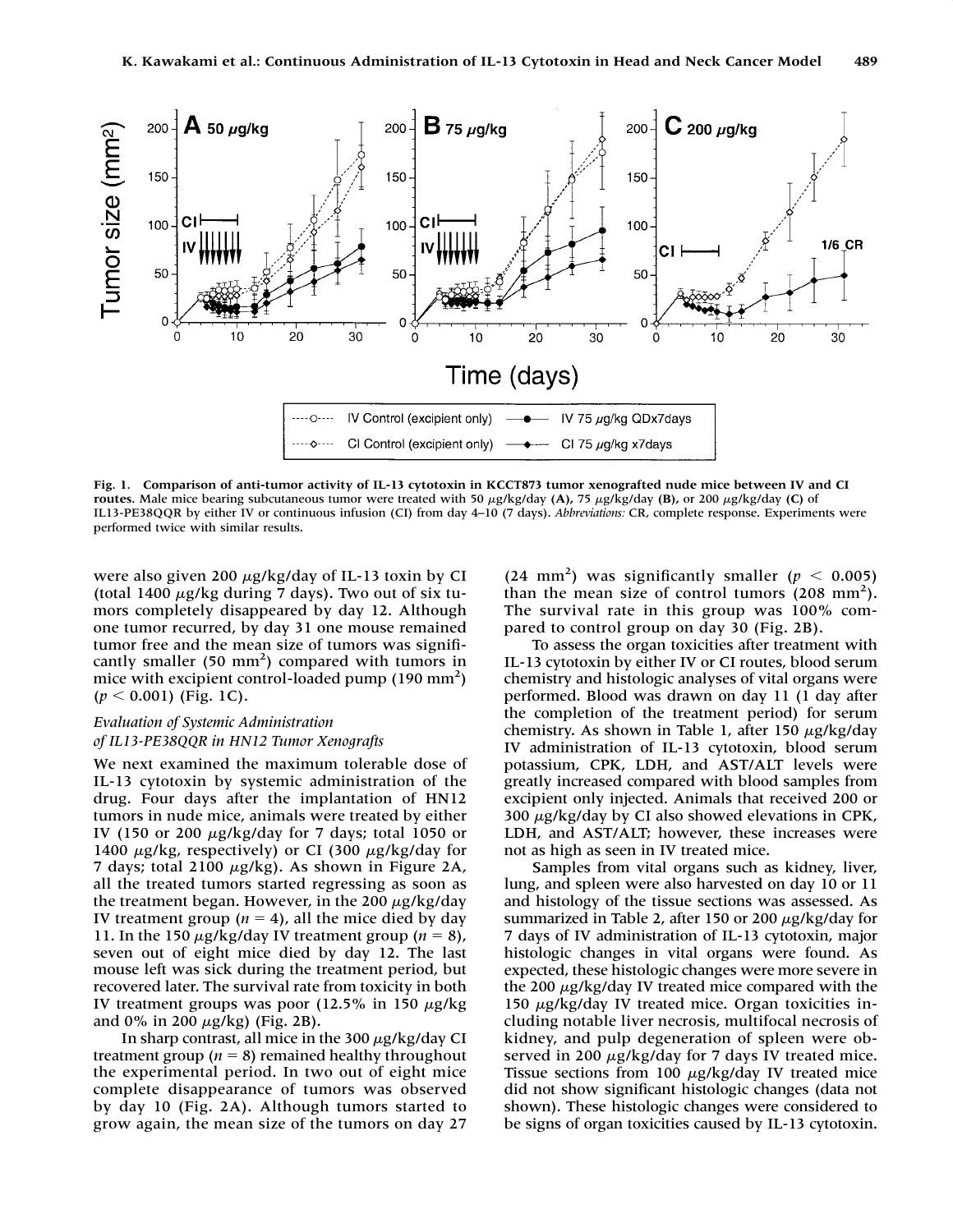

**Fig. 2. Toxicity study in HN12 tumor xenografted nude mice.** Male mice bearing subcutaneous tumors were treated with excipient only IV (O;  $n = 6$ ), 150  $\mu$ g/kg/day IV ( $\blacklozenge$ ;  $n = 8$ ), 200  $\mu$ g/kg/day IV ( $\blacktriangle$ ;  $n = 4$ ), or 300  $\mu$ g/kg/day CI ( $\blacktriangleright$ ;  $n = 8$ ) of IL13-PE38QQR from day 4 to 10 (7 days). **(A)** Anti-tumor activity of IL-13 toxin is shown. Bars represent the SD. **(B)** survival rates are expressed as percentage of surviving mice compared with control. Experiments were performed twice with similar results.

On the other hand, the mice treated with 200 and 300  $\mu$ g/kg/day of CI administration of IL-13 cytotoxin did not show severe histologic changes. Although slight abnormalities were found in liver and kidney samples from the 300  $\mu$ g/kg/day CI treated mice, changes were apparently modest compared with 150  $\mu$ g/kg/day IV treated mice. As shown in Figure 3, 200  $\mu$ g/kg IV dose caused considerable histologic changes in vital organs. Considering 200  $\mu$ g/kg/day dose delivered by either IV

injections or CI were same in total dose  $(1400 \mu g/kg$  for 7 days), these results suggest that CI route is definitely less toxic to vital organs than IV route.

## *Continuous Infusion Increased Anti-tumor Activity of IL13-PE38QQR in HN12 Tumor Xenografts*

Our blood serum chemistry analysis and histologic examinations of vital organs suggested that 100  $\mu$ g/kg/day (IV) or 200  $\mu$ g/kg/day (CI) IL-13

| Profile    | <b>Reference Range</b><br>(Units) | Intravenous Administration |                | <b>Continuous Infusion</b> |                |                |
|------------|-----------------------------------|----------------------------|----------------|----------------------------|----------------|----------------|
|            |                                   | Control <sup>*</sup>       | 150 $\mu$ g/kg | Control                    | $200 \mu g/kg$ | 300 $\mu$ g/kg |
| Sodium     | $150 - 162$ (mEq/l)               | 150                        | 141            | 151                        | 152            | 144            |
| Potassium  | $3.8 - 6.8$ (mEq/l)               | 6.0                        | 20.1           | 5.7                        | 5.8            | 16.3           |
| $CPK^+$    | $0 - 800$ (U/l)                   | 179                        | 14414          | 60                         | 471            | 6665           |
| <b>LDH</b> | $260 - 680$ (U/l)                 | 1083                       | 5032           | 663                        | 1353           | 2490           |
| AST (GOT)  | $72 - 288$ (U/l)                  | 208                        | 1482           | 70                         | 125            | 565            |
| ALT (GPT)  | $24-140$ (U/l)                    | 76                         | 723            | 28                         | 88             | 91             |
| Albumin    | $2.6 - 4.6$ (g/dl)                | 2.8                        | 1.9            | 2.5                        | 2.7            | 3.4            |

|  | Table 1. Changes in blood serum chemistry after the treatment with IL13-PE38QQR |
|--|---------------------------------------------------------------------------------|
|  |                                                                                 |

\* Data represent the mean of blood samples from two animals from each group.

† CPK, creatinine phosphokinase.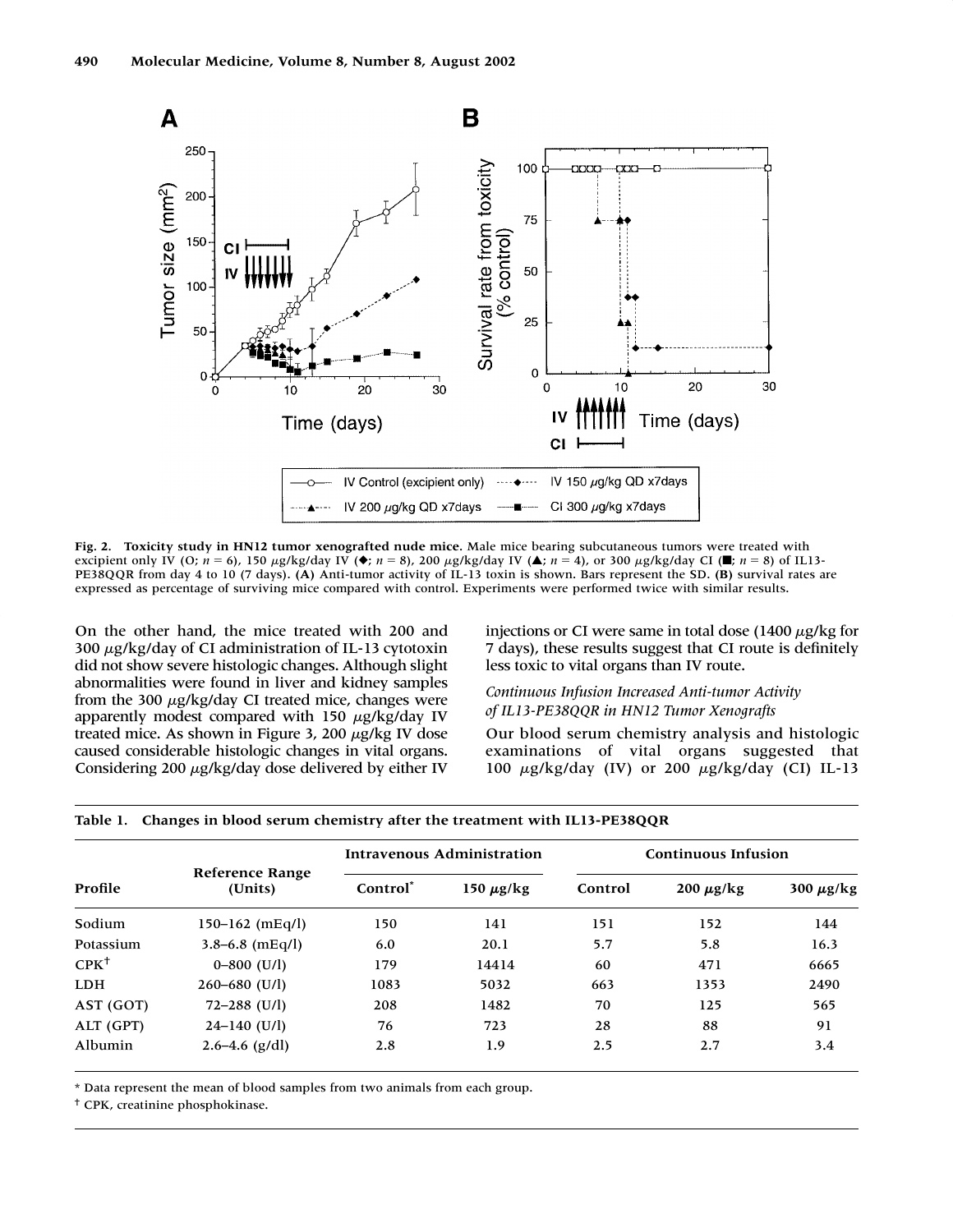|        | <b>Intravenous Administration</b>                                                   |                                                                           | <b>Continuous Infusion</b> |                        |
|--------|-------------------------------------------------------------------------------------|---------------------------------------------------------------------------|----------------------------|------------------------|
|        | 150 $\mu$ g/kg                                                                      | $200 \mu g/kg$                                                            | $200 \mu g/kg$             | 300 $\mu$ g/kg         |
| Liver  | Mild multi-focal necrosis.<br>hydrophilic degeneration<br>of pericentral vein cells | Atrophic change,<br>Severe multi-focal necrosis.<br>collapse of structure | NC.                        | Mild cell degeneration |
| Lung   | $NC^{\dagger}$                                                                      | Alveolar wall thickness                                                   | NC.                        | NC.                    |
| Kidney | Cell hypertrophy, mild<br>focal necrosis, basement<br>thickness                     | Multi-focal necrosis                                                      | NC.                        | Cell hypertrophy       |
| Spleen | <b>Fibrosis</b>                                                                     | Pulp degeneration                                                         | NC.                        | NC.                    |

|  | Table 2. Histologic changes in vital organs after the treatment with IL13-PE38QQR* |  |  |  |
|--|------------------------------------------------------------------------------------|--|--|--|
|--|------------------------------------------------------------------------------------|--|--|--|

† NC, no remarkable change.

cytotoxin can be administrated systemically for 7 days without toxic side effects. To compare the anti-tumor effect of  $100 \mu g/kg/day$  (IV) or  $200 \mu g/kg/day$  (CI), HN12 cells were implanted SC into male or female nude mice. IL-13 cytotoxin was administrated for 7 days from day 4 to day 10. As shown in Figure 4A, tumors began regressing during IV treatment period in both male and female mice, and by day 10, tumors disappeared in one out of six mice in both male and female groups. Tumors started growing after the treatment period and by day 14 tumors recurred in all the mice. Although the mean size of tumors was significantly smaller (male, 71 mm<sup>2</sup>; female, 91 mm<sup>2</sup>) compared with excipient only injected control tumors (male, 184 mm<sup>2</sup>; female, 191 mm2 ) on the day of termination of the experiment (day 27;  $p < 0.0005$ ). No complete responders

to IL-13 cytotoxin were observed. No significant difference was observed in the anti-tumor activity of IL-13 cytotoxin in either male or female mice.

As shown in Figure 4B, tumors in 200  $\mu$ g/kg/day CI treatment group also regressed during treatment period in both male and female mice; however, the tumors regressed more quickly than the IV treatment group (100  $\mu$ g/kg/day; Fig. 4A). By day 11, tumors completely disappeared in three out of six male mice and two out of six female mice. In the rest of mice, tumors began growing gradually after the drug infusion period; recurrence was observed in one each male and female mouse. Nevertheless, two of six male mice and one of six female mice remained tumor-free until termination of the experiment (day 27). The mean size of tumors in treated mice (male, 46 mm<sup>2</sup>; female, 72 mm<sup>2</sup>) were significantly



Fig. 3. Comparison of histologic changes after treatment with 200  $\mu$ g/kg/day of IL-13 cytotoxin by IV or CI. Male mice bearing HN12 subcutaneous tumors were treated with 200 µg/kg/day of IL13-PE38QQR by either IV or CI from day 4 to day 10 (7 days). On day 11, organs were harvested for histologic examination.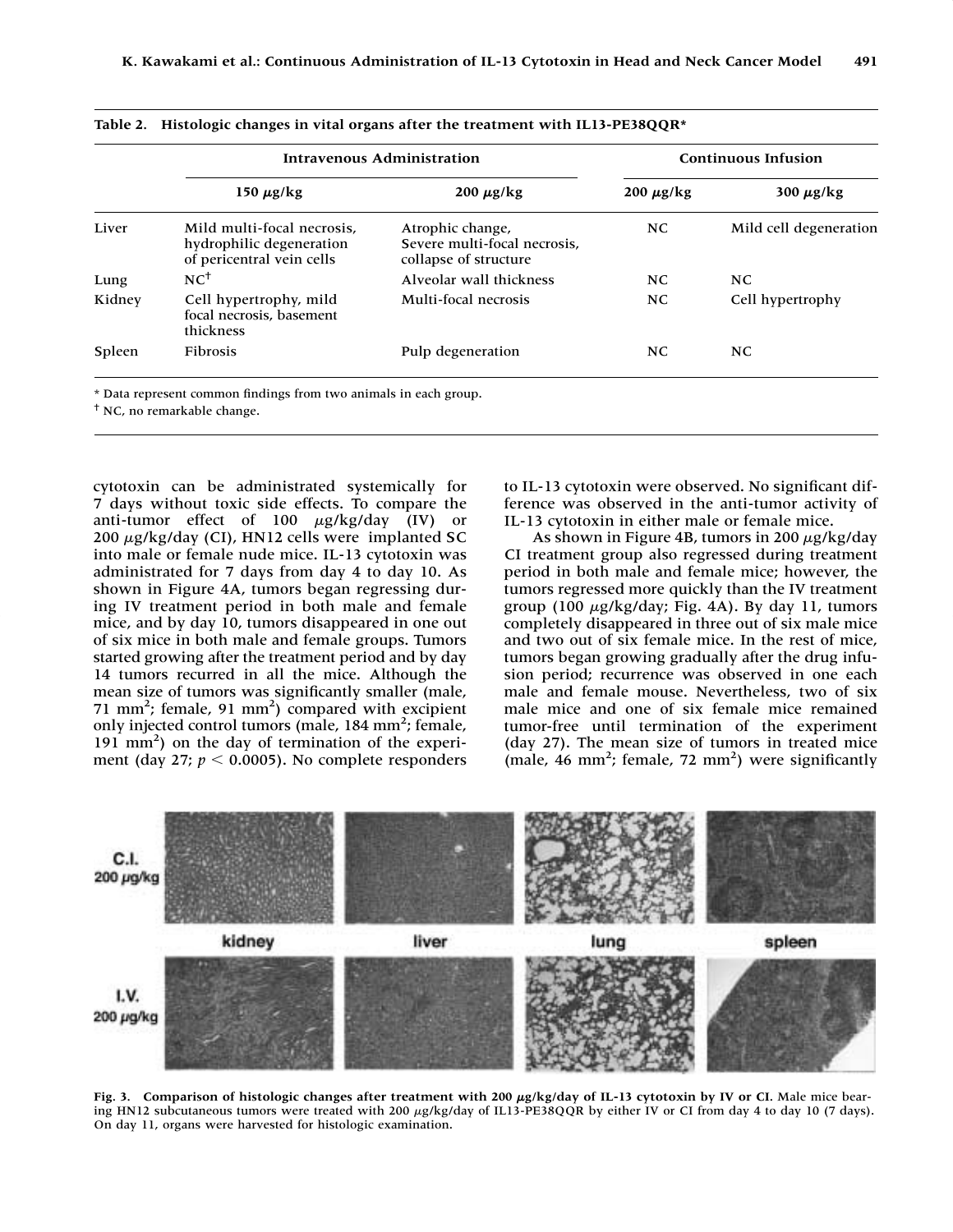

**Fig. 4. Anti-tumor activity of IL-13 cytotoxin in HN12 tumor xenografted mice.** Male and female mice bearing SC tumors were treated with 100  $\mu$ g/kg/day IV **(A)** or 200  $\mu$ g/kg/day CI **(B)** of IL13-PE38QQR from day 4 to day 10 (7 days) ( $n = 6$ ). Bars represent the SD; CR, complete response.

smaller compared with control mice that were implanted with excipient only loaded CI pump (male, 192 mm<sup>2</sup>; female, 216 mm<sup>2</sup>) ( $p < 0.0005$ ). It appears that toxicity and anti-tumor activity of IL-13 cytotoxin was not gender specific (tumor regression, male 71% versus female 67%).

## *Anti-tumor Activity of IL13-PE38QQR in Large SCCHN Tumor Xenografts*

Finally, to assess the anti-tumor effect of IL-13 cytotoxin in large SCCHN tumor model, HN12 tumors were implanted SC in nude mice. When tumors grew to mean size of  $87 \pm 12$  mm<sup>2</sup> (day 13), animals received IL-13 cytotoxin either by IV (100  $\mu$ g/kg/day for 7 days) or CI (200  $\mu$ g/kg/day for 7 days) routes. Excipient only injected (IV) tumors grew rapidly, reaching  $199 \text{ mm}^2$  by the end of experiment (day 29) (Fig. 5). On the other hand, tumors treated with IL-13 cytotoxin showed growth inhibition during the treatment period by both IV and CI routes. No complete responders were generated; however, large size head and neck tumors were profoundly regressed. By day 29, mean tumor size in the IV group was 113 mm<sup>2</sup> and CI group was 60 mm<sup>2</sup>, which were significantly smaller  $(p < 0.0005$  in both groups) when compared to control (mean tumor size 199 mm2 ). These data suggest that IL-13 cytotoxin mediates anti-tumor effects on large SCCHN tumors in a dose-dependent manner. The maximum tolerated dose by CI route was superior than maximum tolerated dose by IV route.



**Fig. 5. Anti-tumor activity of IL-13 cytotoxin in large HN12 tumor models in mice.** Male mice bearing SC large tumors (mean tumor size  $87 \pm 12$  mm<sup>2</sup>) were treated with 100 μg/kg/day IV or 200 μg/kg/day CI of IL13-PE38QQR from day 13 to 19 (7 days); bars, SD  $(n = 7)$ .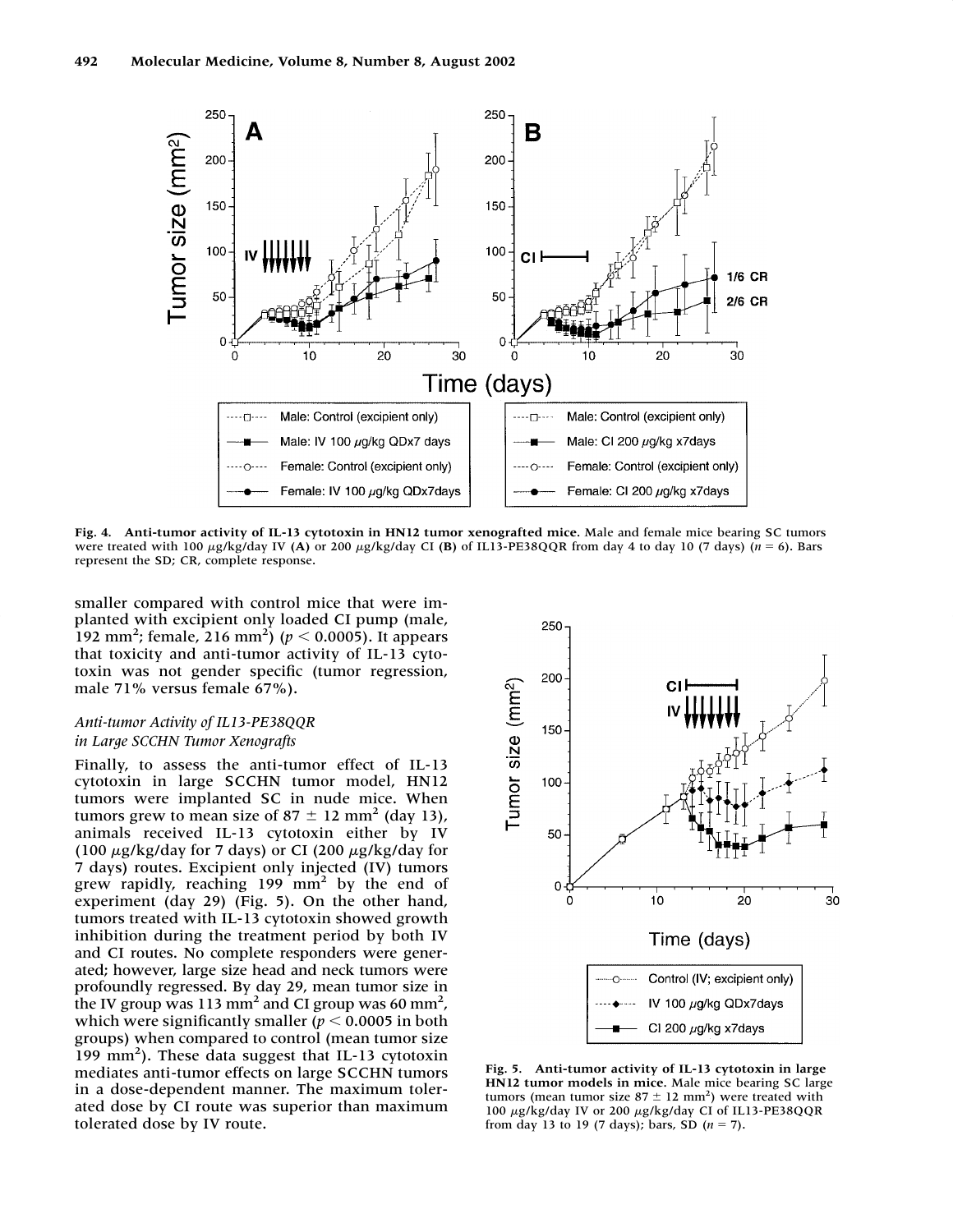## **Discussion**

In this study, we demonstrated that systemic continuous administration decreases the toxic effects of IL-13 cytotoxin. When SC SCCHN tumor-bearing nude mice were treated with IL-13 cytotoxin by either IV or CI routes, the maximum tolerated dose by IV administration was found to be 100  $\mu$ g/kg/day for 7 days, and 200  $\mu$ g/kg/day for 7 days by CI route. Because CI increased the maximum tolerated dose of IL-13 cytotoxin by 2-fold, the anti-tumor therapeutic activity of IL-13 cytotoxin improved in both gender of animals.

A 50  $\mu$ g/kg/day or 75  $\mu$ g/kg/day dose of IL-13 cytotoxin given by IV and CI did not show any toxicities in KCCT873 tumor xenografted nude mice. Although CI treated mice showed slight superiority in anti-tumor activity, significant differences in the anti-tumor activity were not observed. HN12 xenografts treated with 150  $\mu$ g/kg/day IV for 7 days had highly elevated levels of hepatic transaminases and potassium, suggesting liver toxicity. Although  $300 \mu g/kg$  CI treated mice also showed elevated levels of these parameters, the intensity of increase was lower than in the 150  $\mu$ g/kg/day IV treated mice. Histologic examinations suggested that all four vital organs—liver, kidney, lung, and spleen were severely affected by 150  $\mu$ g/kg/day IV treatment with IL-13 cytotoxin. On the other hand, organs from 300  $\mu$ g/kg/day CI treatment group showed less severe toxicities compared with 150  $\mu$ g/kg/day IV treated mice.

Several approaches have been tested to improve the anti-tumor activity of cytotoxins and immunotoxins and to decrease toxicity and immunogenicity of these agents. Among these approaches, site-specific PEGylation of molecule and insertion of nucleotide sequences of human immunoglobulin genes into the gene encoding mouse monoclonal antibodies have been successfully shown to prevent inadequate recruitment of host leukocytes bearing constant (Fc) region receptors (34,36,39,40). These approaches resulted into prolonged half-life of the circulating drug. In our current study, we utilized a device for CI of drug as an alternate approach to increase the availability of drug. This approach resulted in improved anti-tumor effect and decreased toxic effects. When implanted, interstitial fluid enters the CI pump via the semipermeable membrane because of the osmotic difference between the fluid and the salt solution in the pump. The fluid causes expansion of the salt layer, which compresses the flexible drug reservoir and forces solution out of the delivery portal (41). Utilizing this device, IL-13 cytotoxin can be continuously administrated systemically in body.

In summary, through CI, we successfully decreased the toxicities and increased the efficacy of IL-13 cytotoxin in tumor-bearing hosts. Because IP and IV administration of IL-13 cytotoxin has been shown to have a significant anti-tumor activity in IL-13R expressing tumors (10,16,33), its efficacy

can be further enhanced by CI. We have begun Phase I/II clinical trials in patients with recurrent glioblastoma and progressive renal cell carcinoma (42). Based on our current results, we may be able to develop next generation clinical studies utilizing CI. Because IV bolus administration produces transient peak levels of drug, CI may provide constant high levels of drug exposure to tumors to enhance its systemic effectiveness.

## **Acknowledgments**

We thank Ms. Pamela Dover for the procurement of reagents and technical assistance, and Dr Bharat H. Joshi for providing recombinant IL13-PE38QQR. We also thank Drs Raymond P. Donnelly and David Essayan of CBER/FDA for reading this manuscript. These studies were conducted as part of a collaboration between the FDA and NeoPharm Inc. under a Cooperative Research and Development Agreement (CRADA).

#### **References**

- 1. Drixler TA, Borel Rinkes IHM, Ritchie ED, van Vroonhoven TJMV, Gebbink MFBG, Voest EE. (2000) Continuous administration of angiostatin inhibits accelerated growth of colorectal liver metastases after partial hepatectomy. *Cancer Res.* **60:** 1761–1765.
- 2. Cohen-Jonathan E, Muschel RJ, McKenna WG, et al. (2000) Farnesyltransferase inhibitors potentiate the antitumor effect of radiation on a human tumor xenograft expressing activated HRAS. *Radiat. Res.* **154:** 125–132.
- 3. Tejeda M, Gaal D, Schwab RE, Pap A, Szuts T, Keri GY. (2000) Influence of various administration routes on the antitumor efficacy of TT-232, a novel somatostatin analog. *Anticancer Res.* **20:** 1023–1028.
- 4. Thomas-Vaslin V, Bellier B, Cohen JL, et al. (2000) Prolonged allograft survival through conditional and specific ablation of alloreactive T cells expressing a suicide gene. *Transplantation* **69:** 2154–2161.
- 5. Minty A, Chalon P, Derocq JM, et al. (1993) Interleukin-13 is a new human lymphokine regulating inflammatory and immune responses. *Nature (Lond)* **36:** 248–251.
- 6. Kapp U, Yeh WC, Patterson B, et al. (1999) Interleukin 13 is secreted by and stimulates the growth of Hodgkin and Reed-Sternberg cells. *J. Exp. Med.* **189:** 1939–1946.
- 7. Obiri NI, Debinski W, Leonard WJ, Puri RK. (1995) Receptor for interleukin 13: Interaction with interleukin 4 by a mechanism that does not involve the common  $\gamma$  chain shared by receptors for interleukins 2, 4, 7, 9, and 15. *J. Biol. Chem.* **270:** 8797–8804.
- 8. Puri RK, Leland P, Obiri NI, et al. (1996) Targeting of interleukin-13 receptor on human renal cell carcinoma cells by a recombinant chimeric protein composed of interleukin-13 and a truncated form of *Pseudomonas* exotoxin A (PE38QQR). *Blood* **87:** 4333–4339.
- 9. Husain SR, Obiri NI, Gill P, et al. (1997) Receptor for interleukin-13 on AIDS-associated Kaposi's sarcoma cells served as a new target for a potent *Pseudomonas* exotoxin-based chimeric toxin protein. *Clin. Cancer Res.* **3:** 151–156.
- 10. Husain SR, Puri RK. (2000) Interleukin-13 fusion cytotoxin as a potent targeted agent for AIDS-Kaposi's sarcoma xenograft. *Blood* **95:** 3506–3513.
- 11. Joshi BH, Plautz GE, Puri RK. (2000) IL-13 receptor  $\alpha$  chain: a novel tumor associated transmembrane protein in primary explants of human malignant gliomas. *Cancer Res.* **60:** 1168–1172.